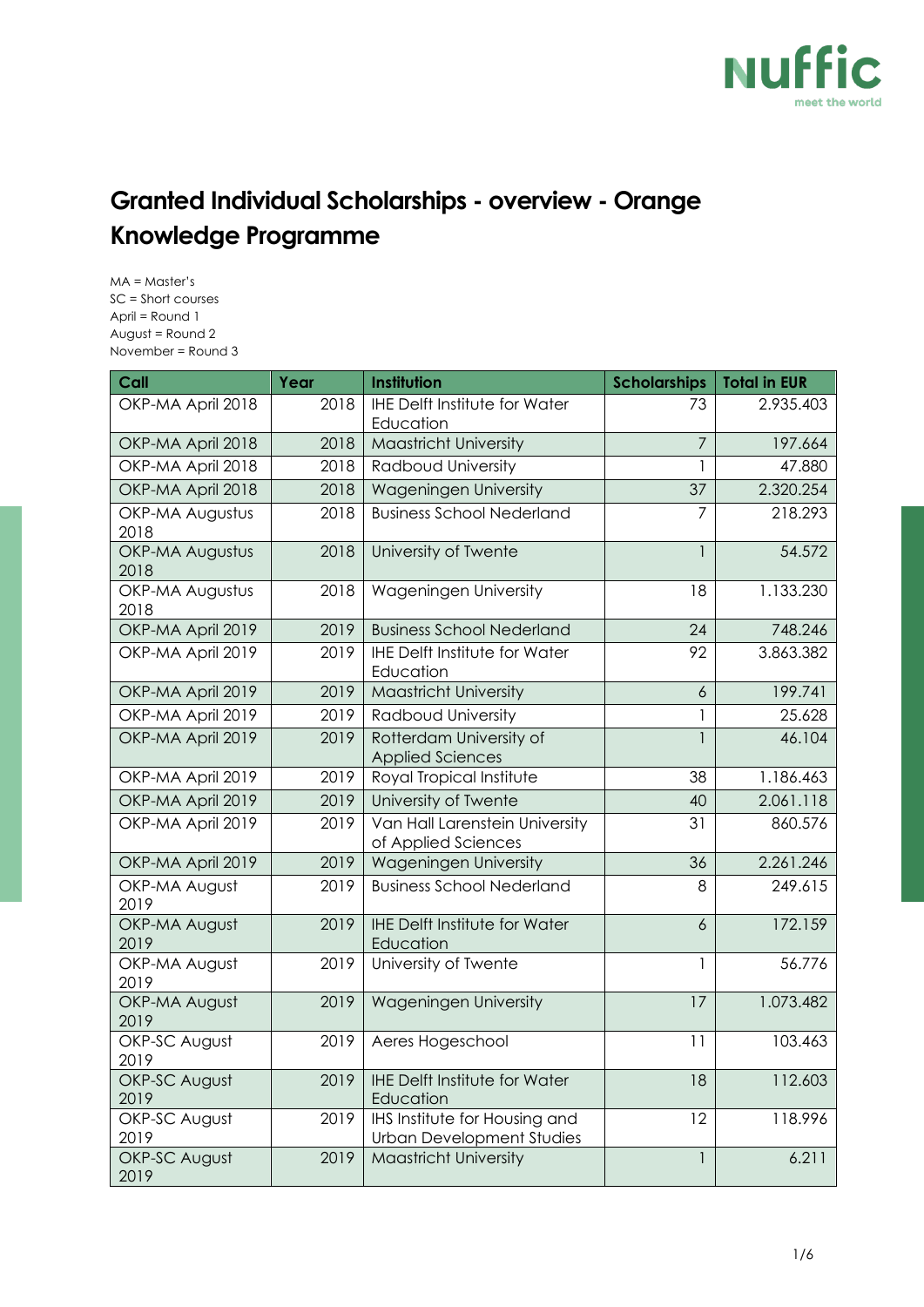

| Call                           | Year | Institution                                                       | <b>Scholarships</b> | <b>Total in EUR</b> |
|--------------------------------|------|-------------------------------------------------------------------|---------------------|---------------------|
| OKP-SC August                  | 2019 | MSM Maastricht School of                                          | $\overline{2}$      | 14.726              |
| 2019                           |      | Management                                                        |                     |                     |
| OKP-SC August                  | 2019 | Radio Nederland Training                                          | 15                  | 132.293             |
| 2019<br>OKP-SC August          | 2019 | Centre<br>Royal Tropical Institute                                | $\overline{4}$      | 19.764              |
| 2019                           |      |                                                                   |                     |                     |
| OKP-SC August                  | 2019 | The Hague Academy for                                             | 5                   | 28.586              |
| 2019                           |      | Local Governance                                                  |                     |                     |
| OKP-SC August                  | 2019 | University of Twente                                              | 1                   | 7.606               |
| 2019                           |      |                                                                   |                     |                     |
| OKP-SC August                  | 2019 | Van Hall Larenstein University                                    | $\mathbf{1}$        | 6.508               |
| 2019<br>OKP-SC August          | 2019 | of Applied Sciences<br>Wageningen University                      | 123                 | 855.138             |
| 2019                           |      |                                                                   |                     |                     |
| <b>OKP-SC November</b>         | 2019 | <b>iCRA</b>                                                       | 41                  | 256.873             |
| 2019                           |      |                                                                   |                     |                     |
| <b>OKP-SC November</b>         | 2019 | Aeres Hogeschool                                                  | 21                  | 288.107             |
| 2019                           |      |                                                                   |                     |                     |
| <b>OKP-SC November</b>         | 2019 | <b>IHE Delft Institute for Water</b>                              | 108                 | 679.010             |
| 2019                           |      | Education                                                         |                     |                     |
| <b>OKP-SC November</b><br>2019 | 2019 | IHS Institute for Housing and<br><b>Urban Development Studies</b> | $\overline{2}$      | 9.414               |
| <b>OKP-SC November</b>         | 2019 | <b>MDF Training and</b>                                           | 15                  | 112.009             |
| 2019                           |      | Consultancy                                                       |                     |                     |
| <b>OKP-SC November</b>         | 2019 | MSM Maastricht School of                                          | 3                   | 19.943              |
| 2019                           |      | Management                                                        |                     |                     |
| <b>OKP-SC November</b>         | 2019 | Radio Nederland Training                                          | 21                  | 166.561             |
| 2019                           |      | Centre                                                            |                     |                     |
| <b>OKP-SC November</b><br>2019 | 2019 | Royal Tropical Institute                                          | 19                  | 98.103              |
| <b>OKP-SC November</b>         | 2019 | The Hague Academy for                                             | 31                  | 177.994             |
| 2019                           |      | <b>Local Governance</b>                                           |                     |                     |
| <b>OKP-SC November</b>         | 2019 | University of Amsterdam                                           | $\overline{2}$      | 11.026              |
| 2019                           |      |                                                                   |                     |                     |
| <b>OKP-SC November</b>         |      | 2019   University of Twente                                       | $\mathfrak{S}$      | 22.718              |
| 2019                           |      |                                                                   |                     |                     |
| <b>OKP-SC November</b><br>2019 | 2019 | Wageningen University                                             | 270                 | 1.895.243           |
| OKP-MA April 2020              | 2020 | <b>Business School Nederland</b>                                  | 26                  | 808.649             |
| OKP-MA April 2020              | 2020 | Erasmus University Rotterdam                                      | -1                  | 25.616              |
| OKP-MA April 2020              | 2020 | <b>IHE Delft Institute for Water</b>                              | 75                  | 3.136.128           |
|                                |      | Education                                                         |                     |                     |
| OKP-MA April 2020              | 2020 | IHS Institute for Housing and                                     | 38                  | 1.064.718           |
|                                |      | <b>Urban Development Studies</b>                                  |                     |                     |
| OKP-MA April 2020              | 2020 | <b>ISS Institute of Social Studies</b>                            | 47                  | 1.665.162           |
| OKP-MA April 2020              | 2020 | Maastricht University                                             | 9                   | 256.319             |
| OKP-MA April 2020              | 2020 | MSM Maastricht School of                                          | 3                   | 120.543             |
|                                |      | Management                                                        |                     |                     |
| OKP-MA April 2020              | 2020 | Royal Tropical Institute                                          | 42                  | 1.325.532           |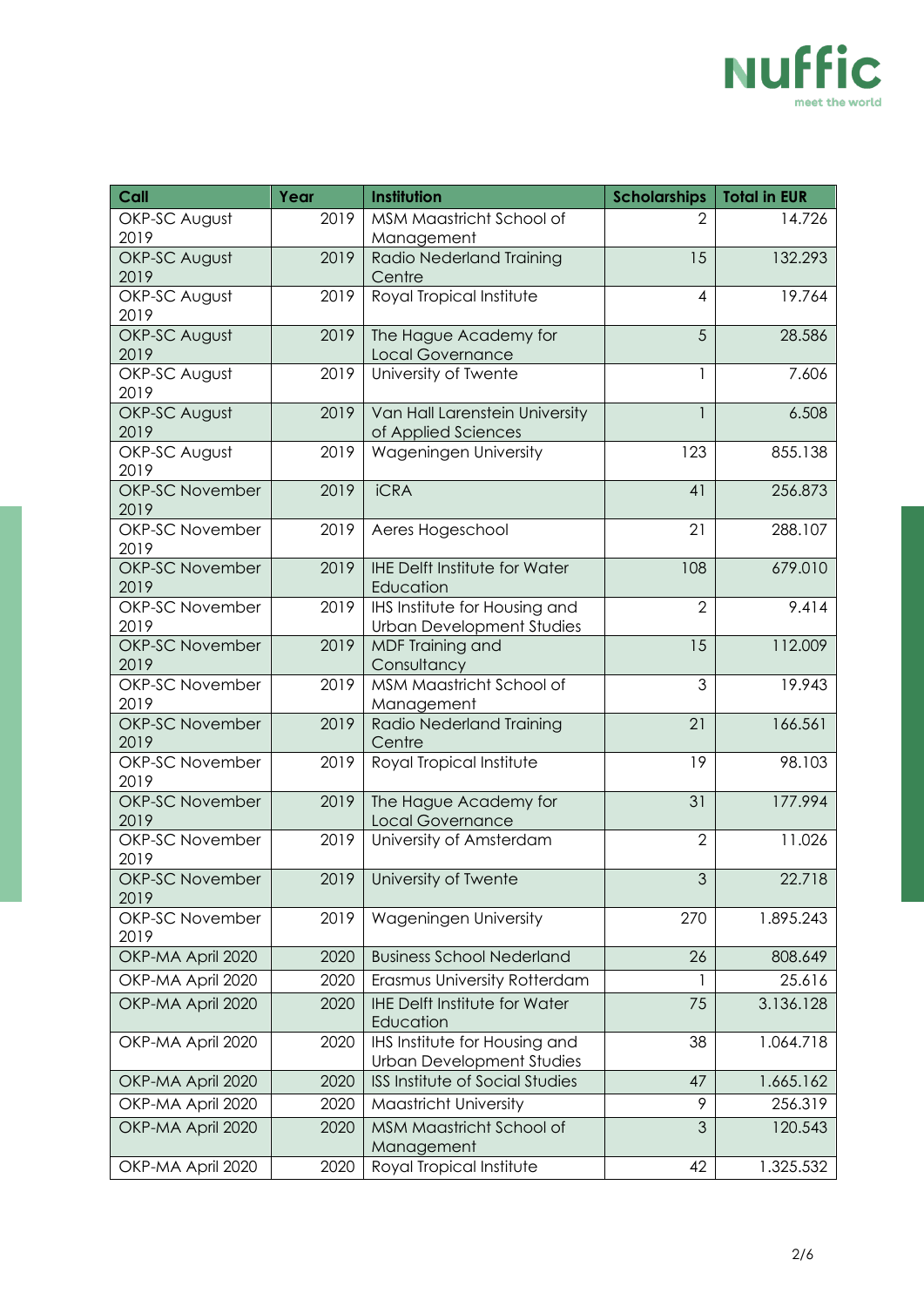

| Call                   | Year | Institution                                                       | <b>Scholarships</b> | <b>Total in EUR</b> |
|------------------------|------|-------------------------------------------------------------------|---------------------|---------------------|
| OKP-MA April 2020      | 2020 | Saxion University of Applied<br>Sciences loc. Deventer            |                     | 26.131              |
| OKP-MA April 2020      | 2020 | The Hague University of<br><b>Applied Sciences</b>                | 3                   | 94.629              |
| OKP-MA April 2020      | 2020 | <b>Tilburg University</b>                                         |                     | 28.751              |
| OKP-MA April 2020      | 2020 | University of Amsterdam                                           | $\overline{2}$      | 61.112              |
| OKP-MA April 2020      | 2020 | University of Groningen                                           | $\ddot{\delta}$     | 173.886             |
| OKP-MA April 2020      | 2020 | University of Twente                                              | 34                  | 1.863.882           |
| OKP-MA April 2020      | 2020 | Van Hall Larenstein University<br>of Applied Sciences             | 40                  | 1.125.640           |
| OKP-MA April 2020      | 2020 | <b>VU University Amsterdam</b>                                    | $\overline{2}$      | 70.334              |
| OKP-MA April 2020      | 2020 | Wageningen University                                             | 36                  | 2.250.436           |
| OKP-MA Round 2<br>2020 | 2020 | <b>Business School Nederland</b>                                  | 20                  | 612.338             |
| OKP-MA Round 2<br>2020 | 2020 | <b>Maastricht University</b>                                      | 5                   | 139.705             |
| OKP-MA Round 2<br>2020 | 2020 | Radboud University                                                | 1                   | 25.628              |
| OKP-SC April 2020      | 2020 | <b>iCRA</b>                                                       | 36                  | 256.014             |
| OKP-SC April 2020      | 2020 | Aeres Hogeschool                                                  | 20                  | 664.812             |
| OKP-SC April 2020      | 2020 | Christelijke Hogeschool Ede                                       | $\overline{2}$      | 14.220              |
| OKP-SC April 2020      | 2020 | <b>IHE Delft Institute for Water</b><br>Education                 | 58                  | 272.008             |
| OKP-SC April 2020      | 2020 | IHS Institute for Housing and<br><b>Urban Development Studies</b> | 15                  | 121.354             |
| OKP-SC April 2020      | 2020 | MDF Training and<br>Consultancy                                   | 12                  | 89.176              |
| OKP-SC April 2020      | 2020 | MSM Maastricht School of<br>Management                            | $\overline{7}$      | 52.903              |
| OKP-SC April 2020      | 2020 | Radio Nederland Training<br>Centre                                | 25                  | 323.985             |
| OKP-SC April 2020      | 2020 | Royal Tropical Institute                                          | 13                  | 63.828              |
| OKP-SC April 2020      | 2020 | The Hague Academy for<br>Local Governance                         | 39                  | 228.862             |
| OKP-SC April 2020      | 2020 | University of Twente                                              | $\boldsymbol{6}$    | 105.470             |
| OKP-SC April 2020      | 2020 | Van Hall Larenstein University<br>of Applied Sciences             | $\overline{2}$      | 45.028              |
| OKP-SC April 2020      | 2020 | Wageningen University                                             | 230                 | 1.518.298           |
| OKP-SC Round 2<br>2020 | 2020 | <b>iCRA</b>                                                       | 4                   | 21.891              |
| OKP-SC Round 2<br>2020 | 2020 | Aeres Hogeschool                                                  | 14                  | 138.661             |
| OKP-SC Round 2<br>2020 | 2020 | <b>IHE Delft Institute for Water</b><br>Education                 | 12                  | 74.469              |
| OKP-SC Round 2<br>2020 | 2020 | IHS Institute for Housing and<br><b>Urban Development Studies</b> | 5                   | 50.245              |
| OKP-SC Round 2<br>2020 | 2020 | <b>Maastricht University</b>                                      | 1                   | 5.581               |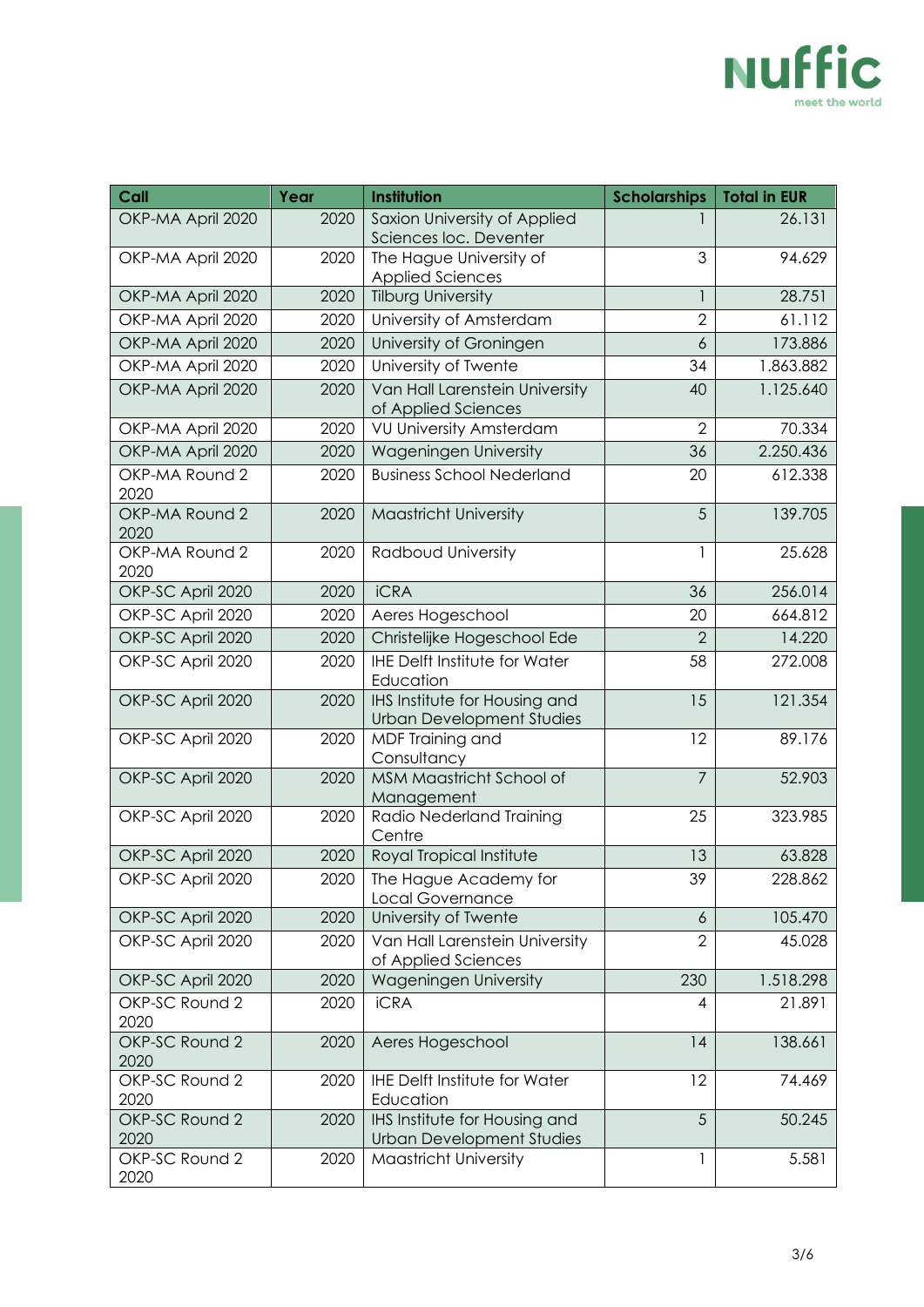

| Call                   | Year | Institution                                                              | <b>Scholarships</b> | <b>Total in EUR</b> |
|------------------------|------|--------------------------------------------------------------------------|---------------------|---------------------|
| OKP-SC Round 2<br>2020 | 2020 | <b>Radio Nederland Training</b><br>Centre                                | 12                  | 157.154             |
| OKP-SC Round 2<br>2020 | 2020 | Royal Tropical Institute                                                 | $\overline{2}$      | 9.280               |
| OKP-SC Round 2<br>2020 | 2020 | The Hague Academy for<br><b>Local Governance</b>                         | $\overline{4}$      | 23.109              |
| OKP-SC Round 2<br>2020 | 2020 | Van Hall Larenstein University<br>of Applied Sciences                    | $\overline{2}$      | 13.206              |
| OKP-SC Round 2<br>2020 | 2020 | Wageningen University                                                    | 77                  | 571.308             |
| OKP-MA Round 1<br>2021 | 2021 | <b>Business School Nederland</b>                                         | 28                  | 526.559             |
| OKP-MA Round 1<br>2021 | 2021 | Erasmus University Rotterdam                                             | $\overline{4}$      | 109.237             |
| OKP-MA Round 1<br>2021 | 2021 | <b>IHE Delft Institute for Water</b><br>Education                        | 51                  | 1.463.271           |
| OKP-MA Round 1<br>2021 | 2021 | <b>IHS</b> Institute for Housing and<br><b>Urban Development Studies</b> | 46                  | 1.249.894           |
| OKP-MA Round 1<br>2021 | 2021 | <b>ISS Institute of Social Studies</b>                                   | 29                  | 1.027.921           |
| OKP-MA Round 1<br>2021 | 2021 | <b>Maastricht University</b>                                             | 5                   | 139.470             |
| OKP-MA Round 1<br>2021 | 2021 | MSM Maastricht School of<br>Management                                   | 5                   | 211.470             |
| OKP-MA Round 1<br>2021 | 2021 | Radboud University                                                       | $\mathbf{1}$        | 30.084              |
| OKP-MA Round 1<br>2021 | 2021 | Royal Tropical Institute                                                 | 42                  | 1.345.803           |
| OKP-MA Round 1<br>2021 | 2021 | The Hague University of<br><b>Applied Sciences</b>                       | $\overline{2}$      | 69.232              |
| OKP-MA Round 1<br>2021 | 2021 | <b>Tilburg University</b>                                                |                     | 29.099              |
| OKP-MA Round 1<br>2021 | 2021 | University of Groningen                                                  | $\overline{7}$      | 201.664             |
| OKP-MA Round 1<br>2021 |      | 2021   University of Twente                                              | 23                  | 667.547             |
| OKP-MA Round 1<br>2021 | 2021 | Van Hall Larenstein University<br>of Applied Sciences                    | 32                  | 904.838             |
| OKP-MA Round 1<br>2021 | 2021 | Wageningen University                                                    | 20                  | 650.680             |
| OKP-SC Round 1<br>2021 | 2021 | <b>iCRA</b>                                                              | 39                  | 183.692             |
| OKP-SC Round 1<br>2021 | 2021 | Aeres Hogeschool                                                         | 12                  | 377.175             |
| OKP-SC Round 1<br>2021 | 2021 | Christelijke Hogeschool Ede                                              | 3                   | 21.090              |
| OKP-SC Round 1<br>2021 | 2021 | <b>IHE Delft Institute for Water</b><br>Education                        | 21                  | 99.999              |
| OKP-SC Round 1<br>2021 | 2021 | IHS Institute for Housing and<br><b>Urban Development Studies</b>        | 21                  | 170.931             |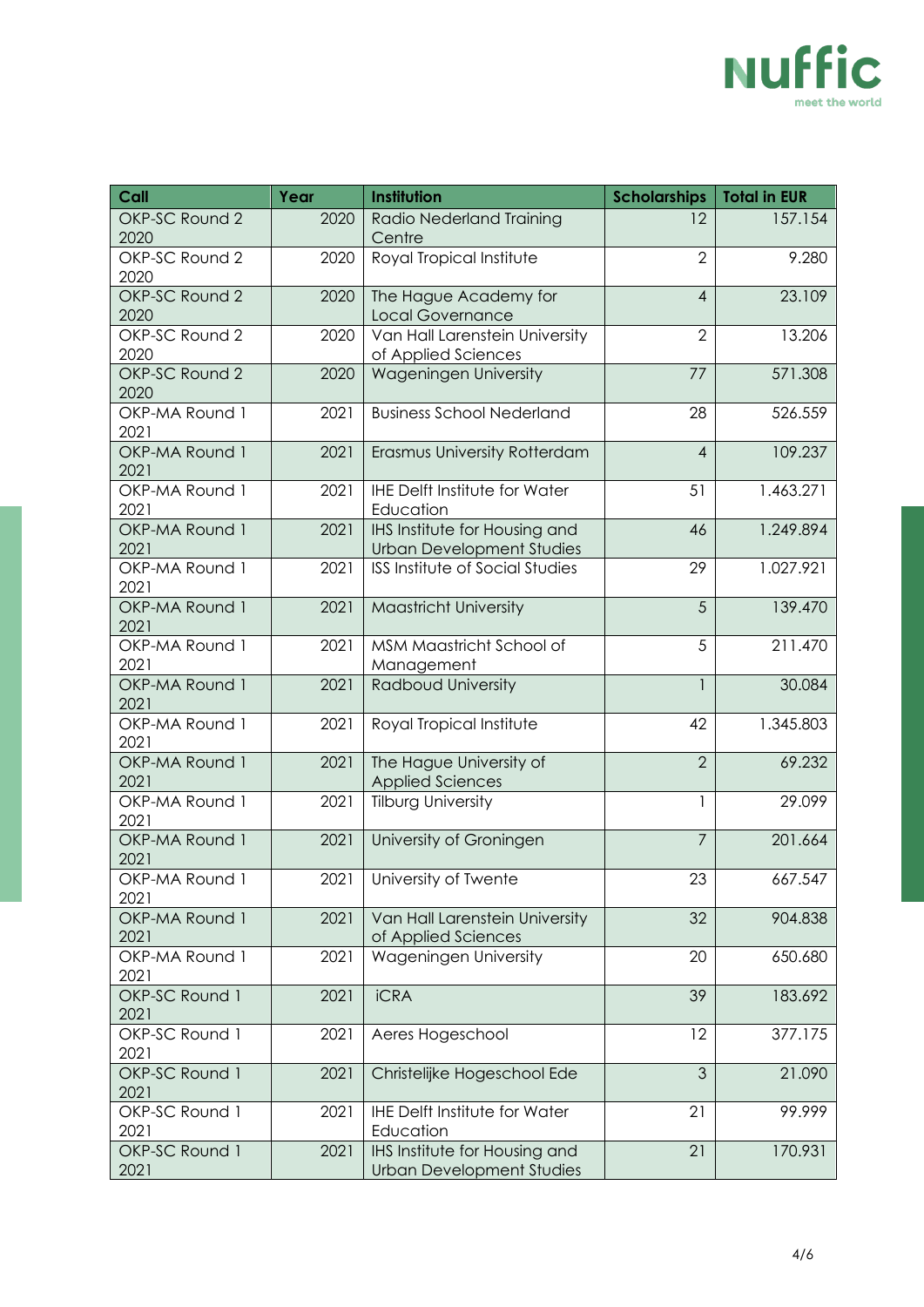

| Call                       | Year | Institution                                                       | <b>Scholarships</b> | <b>Total in EUR</b> |
|----------------------------|------|-------------------------------------------------------------------|---------------------|---------------------|
| OKP-SC Round 1<br>2021     | 2021 | Maastricht University                                             |                     | 6.375               |
| OKP-SC Round 1<br>2021     | 2021 | MDF Training and<br>Consultancy                                   | 13                  | 76.132              |
| OKP-SC Round 1<br>2021     | 2021 | MSM Maastricht School of<br>Management                            | $\overline{7}$      | 52.944              |
| OKP-SC Round 1<br>2021     | 2021 | Radio Nederland Training<br>Centre                                | 35                  | 235.138             |
| OKP-SC Round 1<br>2021     | 2021 | Royal Tropical Institute                                          | 22                  | 108.712             |
| OKP-SC Round 1<br>2021     | 2021 | STC-Group                                                         | 9                   | 42.570              |
| OKP-SC Round 1<br>2021     | 2021 | The Hague Academy for<br>Local Governance                         | 33                  | 209.059             |
| OKP-SC Round 1<br>2021     | 2021 | University of Twente                                              | $\overline{2}$      | 16.101              |
| OKP-SC Round 1<br>2021     | 2021 | Van Hall Larenstein University<br>of Applied Sciences             |                     | 22.612              |
| OKP-SC Round 1<br>2021     | 2021 | <b>Wageningen University</b>                                      | 200                 | 890.425             |
| OKP-SC Round 2<br>2021     | 2021 | <b>iCRA</b>                                                       | 9                   | 53.031              |
| OKP-SC Round 2<br>2021     | 2021 | Aeres Hogeschool                                                  | 12                  | 147.450             |
| OKP-SC Round 2<br>2021     | 2021 | <b>IHE Delft Institute for Water</b><br>Education                 | 21                  | 135.036             |
| OKP-SC Round 2<br>2021     | 2021 | IHS Institute for Housing and<br><b>Urban Development Studies</b> | 10                  | 100.339             |
| OKP-SC Round 2<br>2021     | 2021 | <b>Maastricht University</b>                                      | 1                   | 6.788               |
| OKP-SC Round 2<br>2021     | 2021 | MSM Maastricht School of<br>Management                            | 5                   | 40.089              |
| OKP-SC Round 2<br>2021     | 2021 | Radio Nederland Training<br>Centre                                | 28                  | 153.958             |
| OKP-SC Round 2<br>2021     | 2021 | Royal Tropical Institute                                          | 8                   | 40.582              |
| OKP-SC Round 2<br>2021     | 2021 | STC-Group                                                         | 9                   | 36.870              |
| OKP-SC Round 2<br>2021     | 2021 | The Hague Academy for<br>Local Governance                         | 10                  | 62.100              |
| OKP-SC Round 2<br>2021     | 2021 | University of Twente                                              |                     | 7.915               |
| OKP-SC Round 2<br>2021     | 2021 | Van Hall Larenstein University<br>of Applied Sciences             | 5                   | 33.556              |
| OKP-SC Round 2<br>2021     | 2021 | Wageningen University                                             | 100                 | 464.450             |
| OKP-SC Round 3<br>2020 Dec | 2021 | <b>iCRA</b>                                                       | 55                  | 203.957             |
| OKP-SC Round 3<br>2020 Dec | 2021 | Aeres Hogeschool                                                  | 34                  | 516.938             |